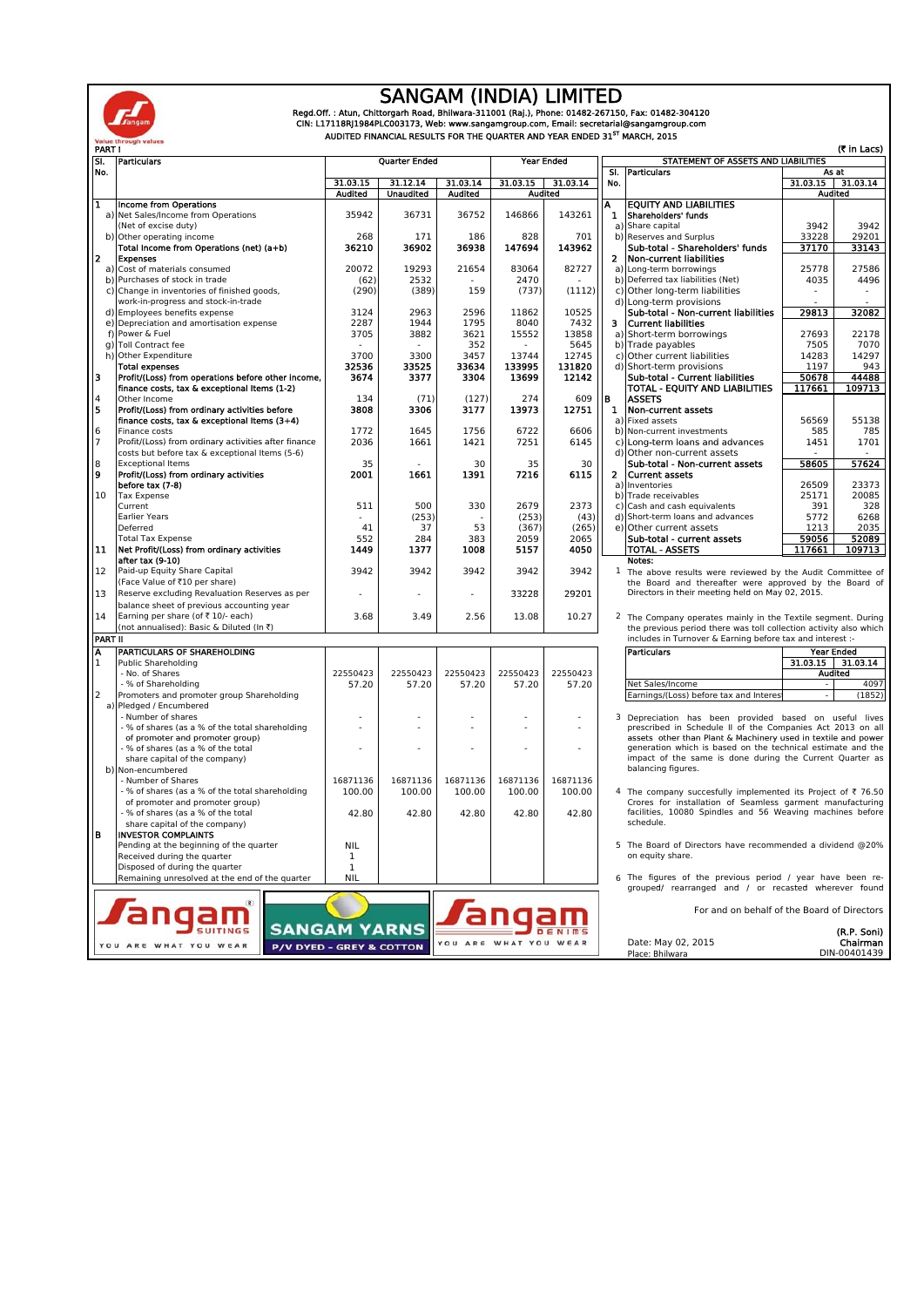## **Independent Auditor's Report** To the Members of M/s. SANGAM (INDIA) LIMITED.

#### **Report on the Financial Statements**

We have audited the accompanying financial statements of M/s. SANGAM INDIA LIMITED, which comprise the Balance Sheet as at 31<sup>st</sup> March, 2015 and the Statement of Profit and Loss and Cash Flow Statements for the year then ended 31<sup>st</sup> March, 2015, and a summary of significant accounting policies and other explanatory information.

#### **Management's Responsibility for the Financial Statements**

The Company's Board of Directors is responsible for the matters in section 134(5) of the Companies Act, 2013 ("the Act") with respect to the preparation of these financial statements that give a true and fair view of the financial position, financial performance and cash flows of the Company in accordance with the accounting principles generally accepted in India, including the Accounting Standards specified under Section 133 of the Act, read with Rule 7 of the Companies (Accounts) Rules, 2014. This responsibility also includes the maintenance of adequate accounting records in accordance with the provision of the Act for safeguarding of the assets of the Company and for preventing and detecting the frauds and other irregularities; selection and application of appropriate accounting policies; making judgments and estimates that are reasonable and prudent; and design, implementation and maintenance of internal financial control, that were operating effectively for ensuring the accuracy and completeness of the accounting records, relevant to the preparation and presentation of the financial statements that give a true and fair view and are free from material misstatement, whether due to fraud or error.

# **Auditor's Responsibility**

Our responsibility is to express an opinion on these financial statements based on our audit. We have taken into account the provisions of the Act, the accounting and auditing standards and matters which are required to be included in the audit report under the provisions of the Act and the Rules made there under.

We conducted our audit in accordance with the Standards on Auditing specified under section 143(10) of the Act. Those Standards require that we comply with ethical requirements and plan and perform the audit to obtain reasonable assurance about whether the financial statements are free from material misstatement.

An audit involves performing procedures to obtain audit evidence about the amounts and disclosures in the financial statements. The procedures selected depend on the auditor's judgment, including the assessment of the risks of material misstatement of the financial statements, whether due to fraud or error. In making those risk assessments, the auditor considers internal financial control relevant to the Company's preparation of the financial statements that give true and fair view in order to design audit procedures that are appropriate in the circumstances, but not for the purpose of expressing an opinion on



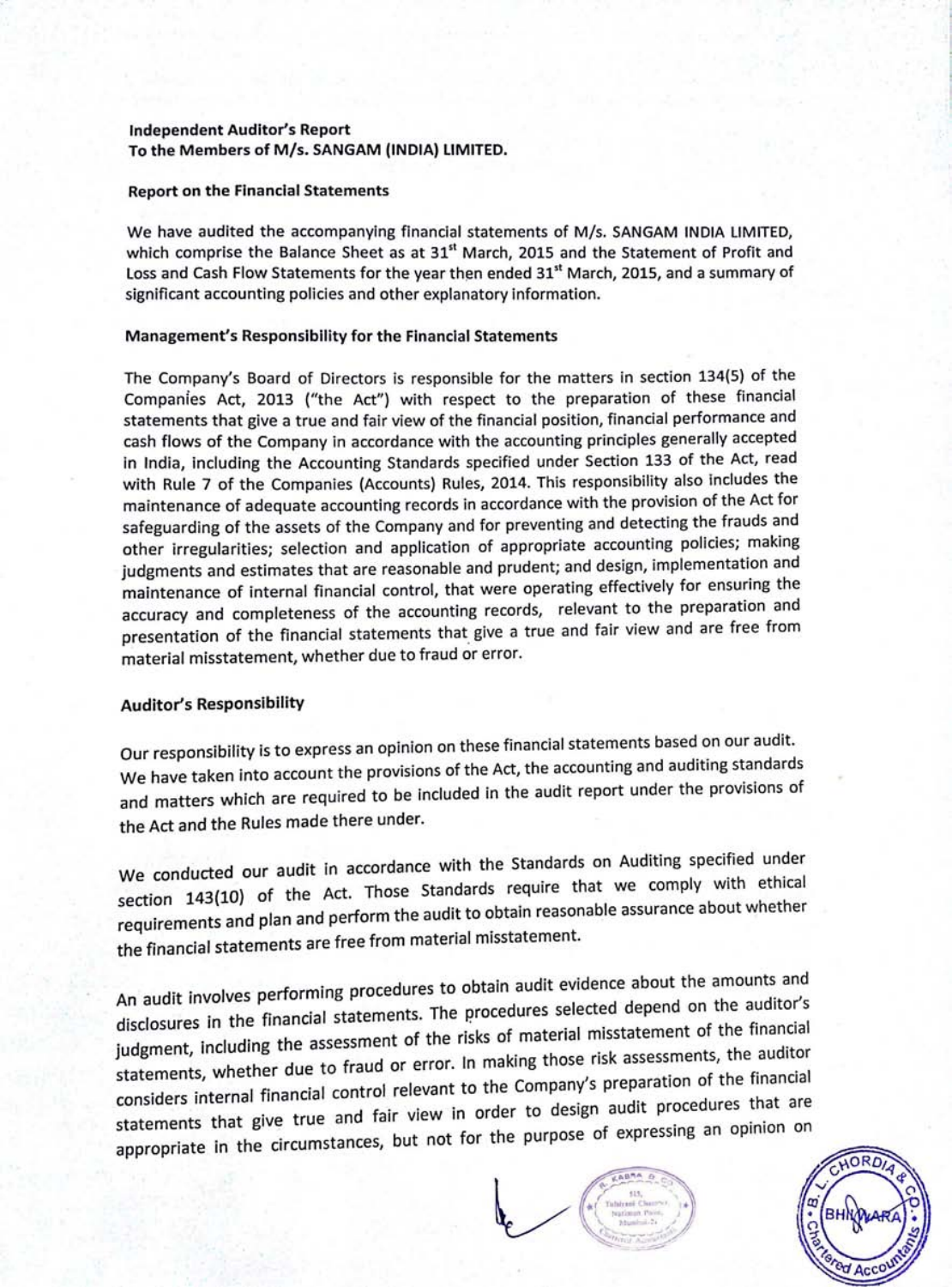whether the Company has in place an adequate internal financial controls system over financial reporting and the operating effectiveness of such controls. An audit also includes evaluating the appropriateness of accounting policies used and the reasonableness of the accounting estimates made by Company's Directors, as well as evaluating the overall presentation of the financial statements.

We believe that the audit evidence we have obtained is sufficient and appropriate to provide a basis for our audit opinion on the financial statements.

#### Opinion

In our opinion and to the best of our information and according to the explanations given to us, the aforesaid Standalone financial statements, give the information required by the Act in the manner so required and give a true and fair view in conformity with the accounting principles generally accepted in India;

a) in the case of the Balance Sheet, of the state of affairs of the Company as at March 31, 2015;

b) in the case of the Statement of Profit and Loss, of the profit for the year ended on that date; and

in the case of the Cash Flow Statement, of the cash flows for the year ended on that C) date.

### Report on other Legal and Regulatory Requirements

1) As required by the Companies (Auditor's Report) Order, 2015 ("the Order") issued by the Central Government of India in terms of sub-section (11) of section 143 of the Act, we give in the Annexure a statement on the matters specified in the paragraph 3 and 4 of the Order, to the extent applicable.

2) As required by section 143(3) of the Act, we report that:

a) We have sought and obtained all the information and explanations which to the best of our knowledge and belief were necessary for the purposes of our audit.

In our opinion proper books of account as required by law have been kept by the  $b)$ Company so far as appears from our examination of those books

The Balance Sheet, the Statement of Profit and Loss, and Cash Flow Statement dealt C) with by this Report are in agreement with the books of account.

In our opinion, the aforesaid financial statements comply with the Accounting  $d)$ Standards specified under Section 133 of the Act, read with Rule 7 of the Companies

(Accounts) Rules, 2014.

e) On the basis of written representations received from the directors as on 31 March, 2015, taken on record by the Board of Directors, none of the directors is disqualified as on 31 March, 2015, from being appointed as a director in terms of Section 164(2) of the Act.

With respect to the other matters included in the Auditor's Report and to our best of f) our information and according to the explanations given to us:

i. The Company has disclosed the impact of pending litigations on its financial position in its financial statements - Refer Note 33 to the financial statements